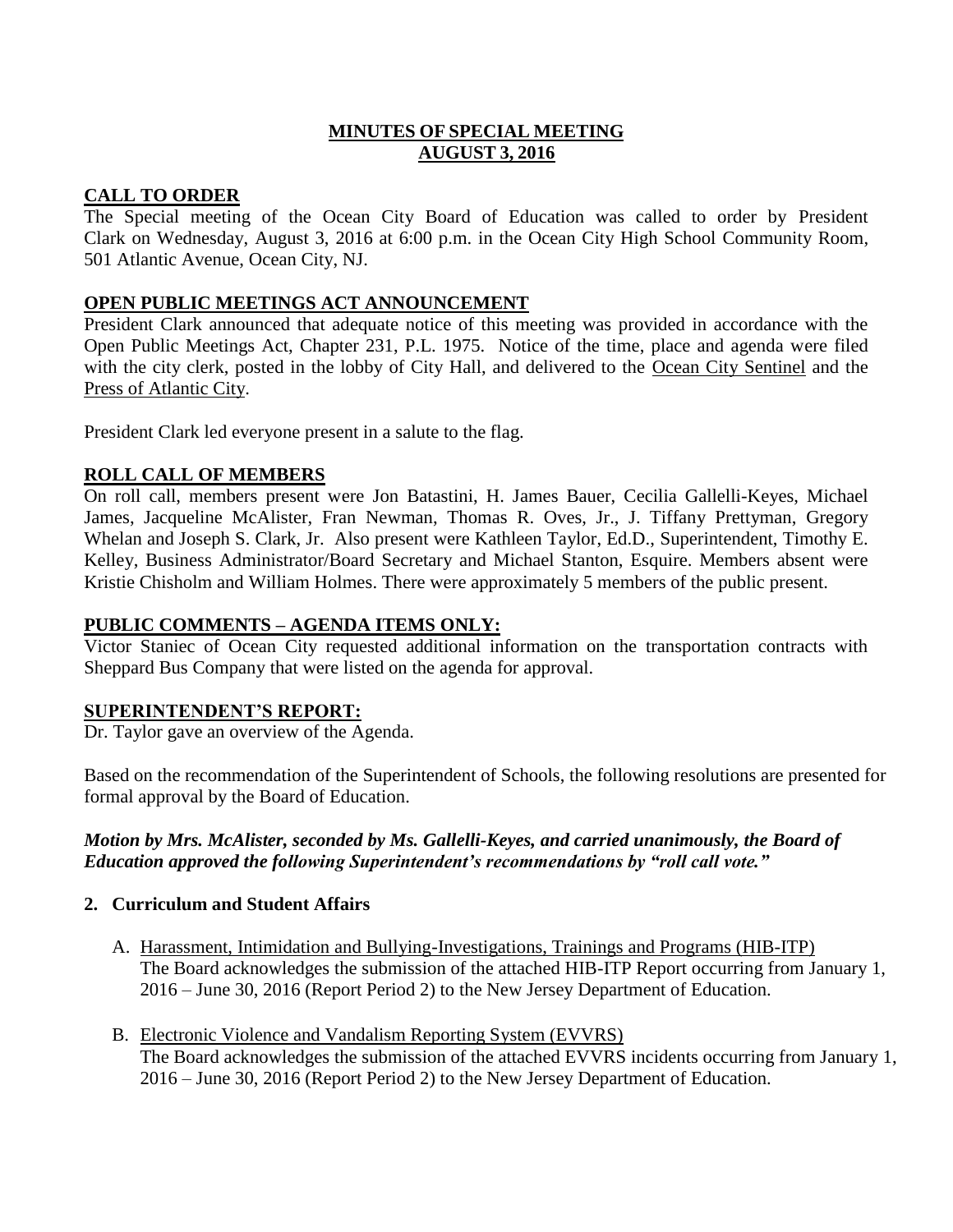## C. School Self-Assessment

The Board approves the submission of the New Jersey Department of Education School Self-Assessment for Determining Grades under the *Anti-Bullying Bill Rights Act* for July 1, 2015 – June 30, 2106. The schools' grades are as follows: OCHS – 71 (78) OCIS – 75 (78) OCPS – 75 (78)

D. Nursing Services Plan

The Board adopts the School District's Nursing Services Plan for the 2016-17 school year that describes nursing services for students provided by School Nurses Rosemary Millar, Connie Meng, and Alice Wolf in consultation with the school physician, Dr. Jerry Horowitz.

### **3. Finance**

A. Transportation Contract

The Board accepts the following transportation bids for 2016-17 Student Transportation Services – Athletics / Field Trips / Shuttles subject to contract approval by the Executive County Superintendent of Schools:

|          | 2016-17 Student Transportation Services (17-2) – Athletics / Field Trips / Shuttles |
|----------|-------------------------------------------------------------------------------------|
|          | <b>Sheppard Bus Service</b>                                                         |
| Base Bid | \$1,218                                                                             |

And awards the Base Bid to Sheppard Bus Service in the amount of \$1,218.00 per diem.

### B. Transportation Contract

The Board accepts the following transportation bids for 2016-17 Student Transportation Services – Charter and Non Public Transportation subject to contract approval by the Executive County Superintendent of Schools:

|          | 2016-17 Student Transportation Services (17-3) – Charter and Non Public Transportation |
|----------|----------------------------------------------------------------------------------------|
|          | <b>Sheppard Bus Service</b>                                                            |
| Base Bid | \$336 per diem                                                                         |

And awards the Base Bid to Sheppard Bus Service in the amount of \$336.00 per diem.

- C. Renewal of Transportation Contract The Board approves renewal of the transportation contract with Sheppard Bus Services, Inc. for route to/from CMCTECH in the amount of \$48,769.20 for the 2016-17 school year.
- **4. Personnel** (All motions are upon Superintendent's recommendation:)
	- A. Substitutes (Attachment #4.A)

The Board approves the attached criminal history approved/HIB trained substitutes for summer 2016 and the 2016-17 school year.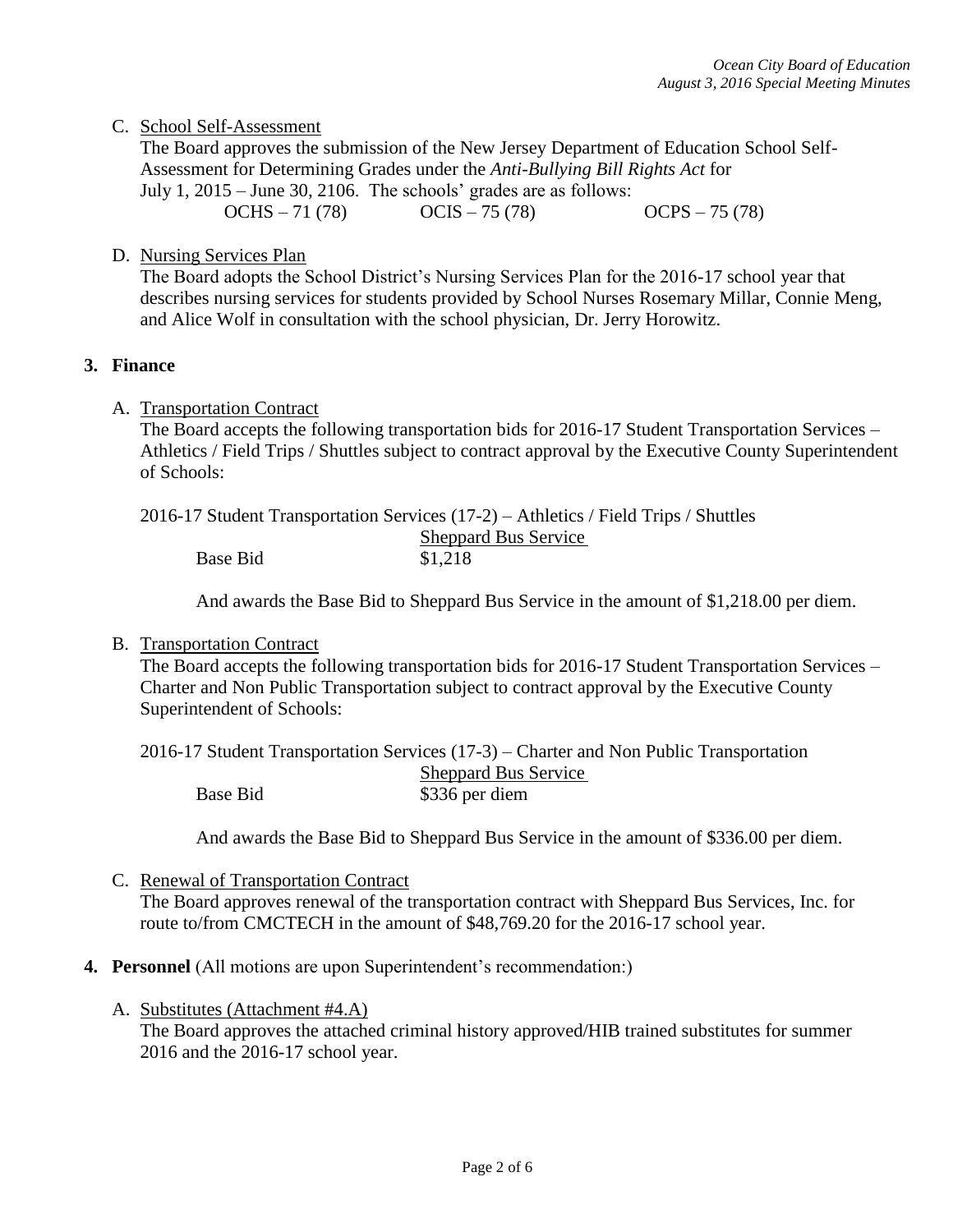B. Side Bar Agreements (Attachment #4.B)

The Board approves the attached Side Bar Agreements regarding co-curricular activities and advisor stipends between the Ocean City Education Association and the Ocean City Board of Education.

- C. Resignation High School Co-Curricular Activity Club Advisor The Board accepts the resignation of Brenda Colon-Smith, co-curricular activity club advisor for High School Spanish Club, effective for the 2016-17 school year.
- D. Resignations High School Coaches The Board accepts the resignations of the following High School coaches for the 2016-17 school year:

Ann Marie Mercado, co-assistant field hockey coach Angelo DiBartolo, assistant wrestling coach Allison Thonsen, girls' freshman lacrosse coach

- E. High School Coaches, Stipends and Volunteers (Attachment #4.E) The Board approves the attached coaches, stipends and volunteers for the 2016-17 school year.
- F. High School Extension Program Certificated Staff and Stipends (Attachment #4.F) The Board approves the attached High School extension program certificated staff, at a rate of \$30 per hour, for the 2016-17 school year.
- G. High School Cafeteria Person-in-Charge The Board approves Deborah Kafkalas, High School cafeteria person-in-charge for the 2016-17 school year at a stipend of \$400 per year.
- H. Leave of Absence High School Certificated Staff (Attachment #4.H) The Board approves employee #1453, a paid leave of absence, effective September 13, 2016 through on or before October 25, 2016.
- I. Leave Replacement High School Certificated Staff The Board approves Kiley Grabbe, leave replacement High School Guidance Counselor, effective September 1, 2016 through on or before February 8, 2017, at BA, step 1, \$48,659 (pro-rated) (includes 3 days additional guidance pay to be completed prior to September 1, 2016).
- J. Change in Assignment High School Certificated Staff The Board approves the change in assignment for Dane Tabano from High Teacher of English to High School Guidance Counselor, effective August 15, 2016 through June 30, 2017, at MA+45, step 6, \$82,166 (includes additional 10 day guidance pay).
- K. New Hire High School Certificated Staff The Board approves Brian Schkeeper, High School Teacher of Music, effective September 1, 2016 through June 30, 2017, at MA+45, step 1, \$64,749.
- L. New Hire High School Certificated Staff The Board approves Maureen Merighi, High School Teacher of Business, effective on or after September 1, 2016 through June 30, 2017, at MA, step 1, \$56,686 (pro-rated depending on start date).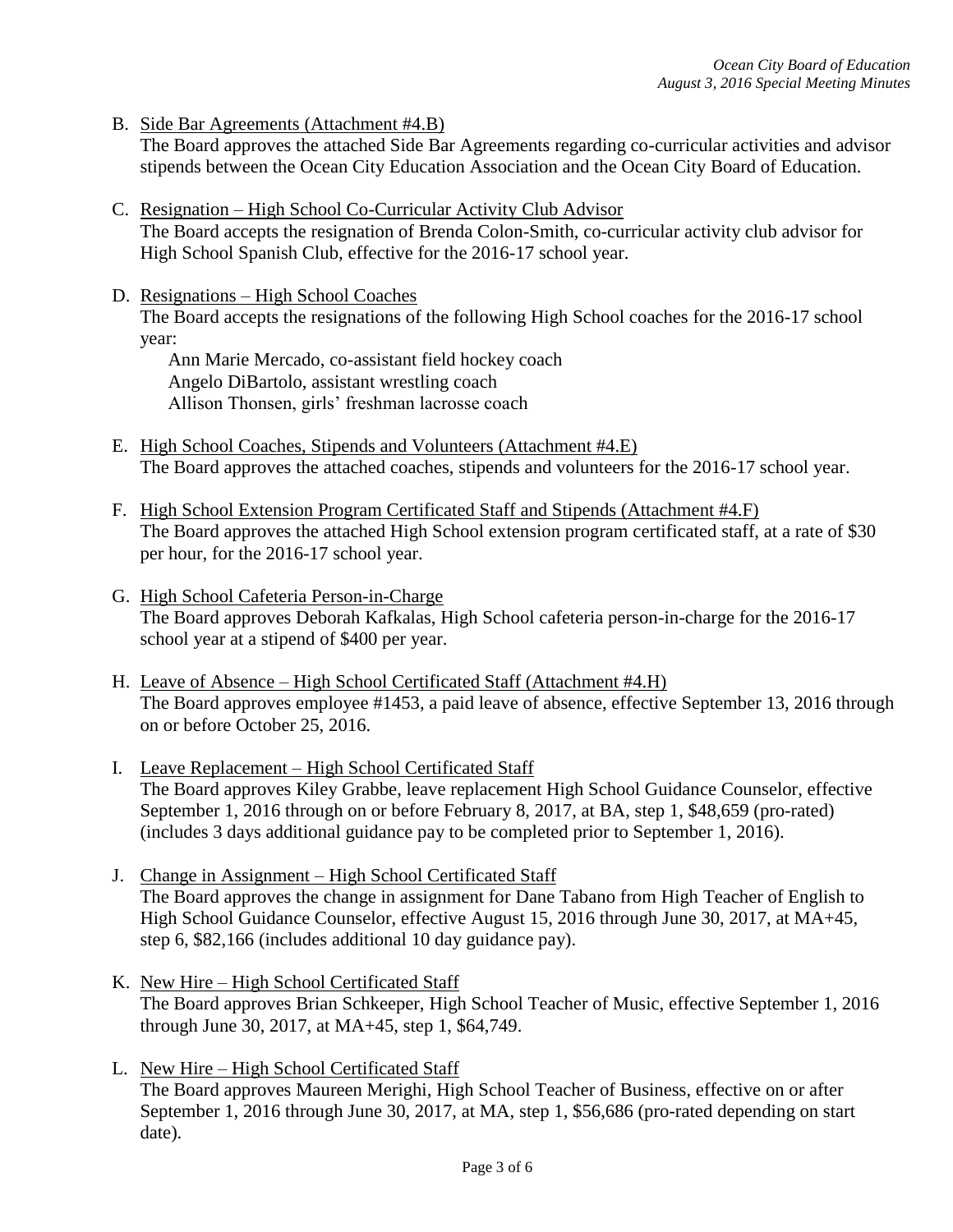# **5. Policy**

# A. Policies –  $2<sup>nd</sup>$  Reading

The Board approves the following replacements, additions and/or deletions to the Board Policy and/ or Regulation Manuals.

• New Policies

8315 Data Breach

- 8331 Student Data Privacy
- Revised Policies
	- 9541 Student Teachers
	- 5460 High School Graduation
	- 5530 Substance Abuse
	- 5306 Health Services to Nonpublic Schools
- Revised Regulation 5530 Substance Abuse

# B. Policies –  $1<sup>st</sup>$  Reading

The Board approves the following replacements, additions and/or deletions to the Board Policy and/ or Regulation Manuals.

- New Policies
	- 3125.2 Employment of Substitute Teachers
	- 8454 Management of Pediculosis
- Revised Policies
	- 1140 Affirmative Action
	- 1523 Comprehensive Equity Plan
	- 1530 Equal Employment Opportunity
	- 1550 Affirmative Action Program for Employment and Contract Practices/Employment Practices Plan
	- 2423 Bilingual and ESL Education
	- 3124 Employment Contract
	- 3141 Resignation
	- 3159 Teaching Staff Member/School District Reporting Responsibilities
	- 3231 Outside Employment as Athletic Coach
	- 3240 Professional Development
	- 4159 Support Staff Member/School District Reporting Responsibilities
	- 5339 Screening for Dyslexia
	- 5514 Student Use of Vehicles on School Grounds
	- 5750 Equal Educational Opportunity
	- 5755 Equity in Educational Programs and Services
	- 8630 Bus Driver/Bus Aide Responsibility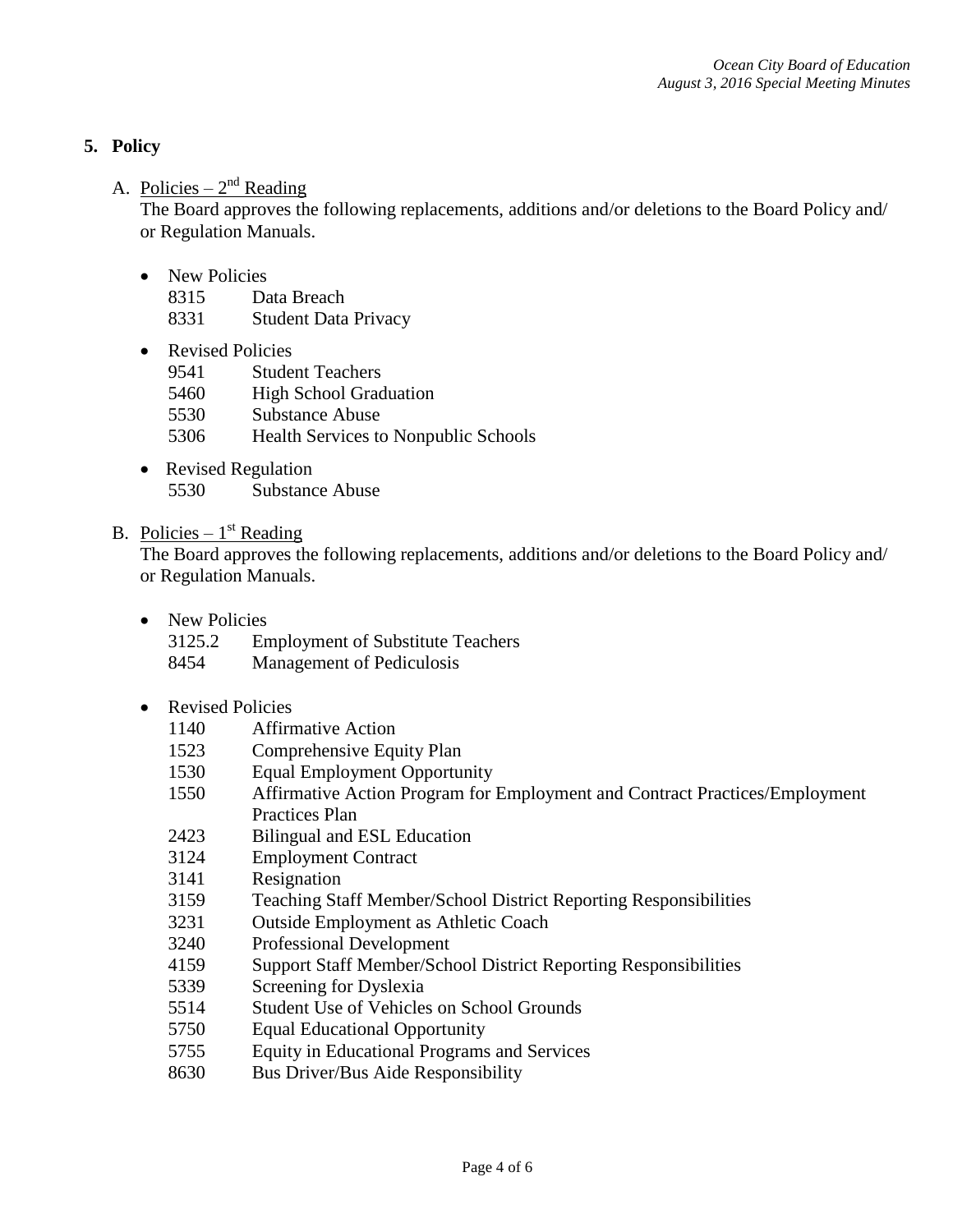- Revised Regulation
	- 1530 Equal Employment Opportunity Complaint Procedure
	- 2200 Curriculum Content
	- 2411 Guidance Counseling
	- 3144 Certification of Tenure Charges
- C. Deletion of Board Policies  $(1<sup>st</sup> Reading)$

The Board approves the following replacements, additions and/or deletions to the Board Policy and/ or Regulation Manuals.

- Policy 3244 In-Service Training
- Regulation 3244 In-Service Training 5514 Student Use of Vehicles

## **6. District Communications**

Ms. Gallelli-Keyes gave a report of the Committee meeting.

*Motion by Mr. Bauer, seconded by Ms. Gallelli-Keyes, and carried unanimously, the Board of Education (Ocean City Representatives) approved the following Superintendent's recommendations by "roll call vote."* 

### **2. Curriculum and Student Affairs**

- E. Intermediate School Field Trip Request **(Ocean City Representatives Only)** The Board approves the attached Intermediate School Field Trip list.
- **4. Personnel** (All motions are upon Superintendent's recommendation:)
	- M. New Hire Intermediate and Primary Schools' Certificated Staff **(Ocean City Representatives Only)** The Board approves Maureen Baldini, Intermediate and Primary Schools' Teacher of Computer Science, effective on or after September 1, 2016 through June 30, 2017, at MA, step 1, \$56,686 (pro-rated depending on start date).
	- N. New Hire Primary School Certificated Staff **(Ocean City Representatives Only)** The Board approves Anthony DeLeo, Primary School Special Education Teacher, effective on or after September 1, 2016 through June 30, 2017, at BA+15\*, step 1, \$51,294\* (pro-rated depending on start date).
	- O. Leaves of Absence Intermediate School Certificated Staff (Attachment #4.O) **(Ocean City Representatives Only)**

The Board approves the following leaves of absence:

Employee #2903, an unpaid FMLA/NJFLA intermittent leave of absence, effective on or around October 17, 2016 through October 28, 2016, December 12, 2016 through December 16, 2016 and January 3, 2017 through January 6, 2017.